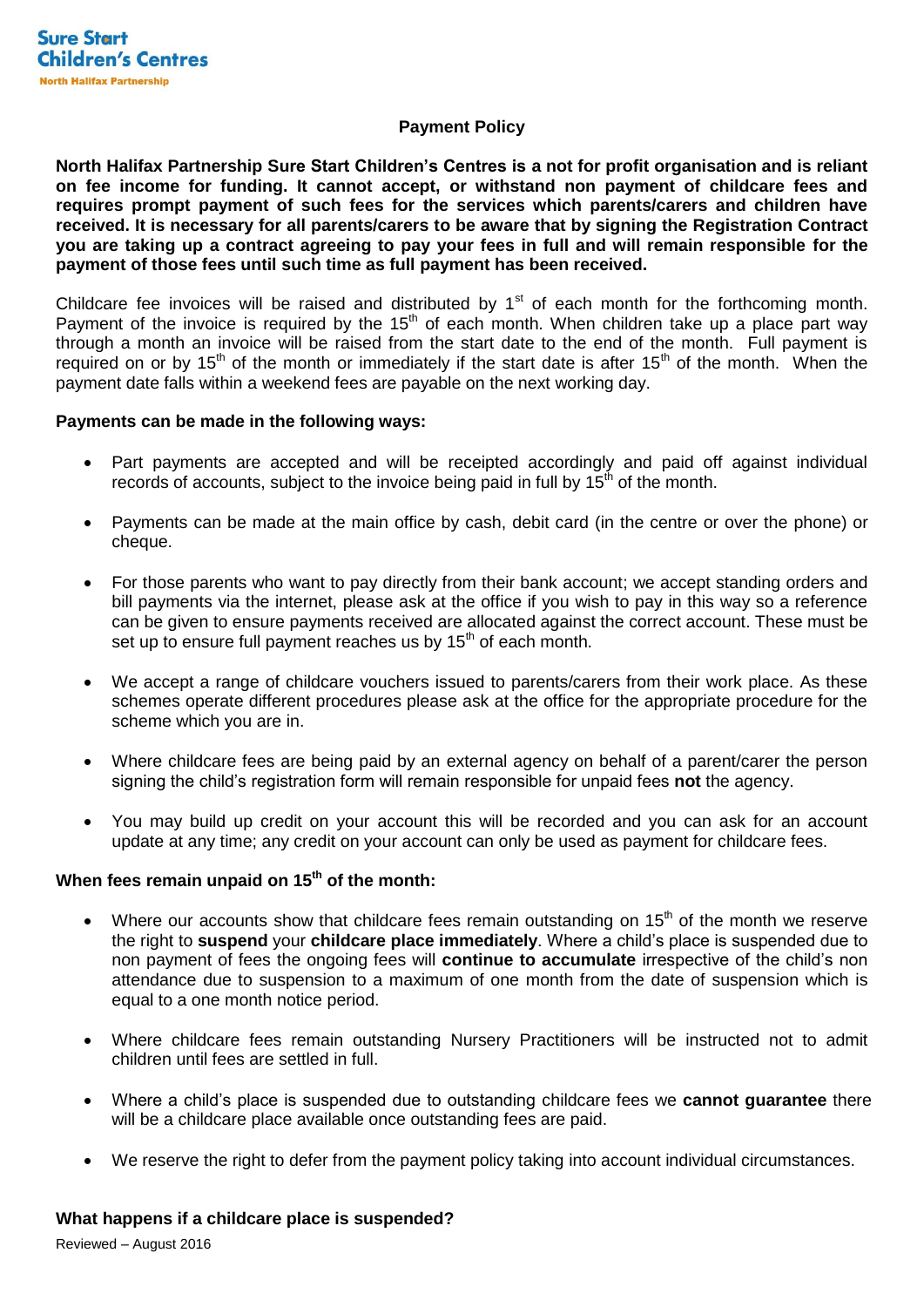

The parent/carer will be contacted by a member of the Senior Management Team to explain the next steps and a letter stating the reasons for suspension will be sent to the parent/carer.

#### **Where outstanding childcare fees remain unpaid:**

We will pursue outstanding fees rigorously and use a variety of methods to recover outstanding debt; these could include any or all the following methods:

- Written communication
- Telephone calls
- Making a record of outstanding fees on Children's Centre Manager database which is shared with other Children's Centres in the group
- Debt recovery agency this will include debtor personal details including home/ workplace addresses and contact details being passed to the appropriate debt agency. As a result of this debtors may receive any, or all of the following: letters, telephones calls, home visits and workplace visits to collect outstanding debt
- Use of Halifax County Court procedures which could result in County Court Judgment, bailiffs or orders giving attachment of earnings.
- These are not exclusive methods of debt recovery and may change subject to individual circumstances.
- Where outstanding debt has to be pursued any costs of pursuing such debt will be passed on to the debtor. This may include, but is not limited to; administrative costs, costs incurred through debt recovery agencies, County Court costs and any other costs associated with recovering the original debt.
- The centre reserves the right to add interest charges to any outstanding debt at the rate applicable to judgment debts.
- Parents/carers should note that failure to pay childcare fees can result in an adverse credit rating.

## **Non attendance**

 If a childcare place is booked and your child/ren do not attend due to absence for any reason full fees will be charged. If the reason for absence is due to illness and is likely to be longer term, (over 2 weeks or in cases of hospitalisation) reductions in the level of fee payment will be considered on an individual basis by the Children's Centre Manager if requested in writing. The centre reserves the right to use discretionary powers to reduce or waive fee payments following such consideration.

## **Extra sessions**

 Where possible extra sessions can be booked when there is availability within your child's room. To do this you must speak to a member of the Senior Management Team. Please be aware that any additional sessions booked must be paid for regardless of attendance unless we are informed of the cancellation at least 24 hours prior to the booked session.

#### **Swapping sessions**